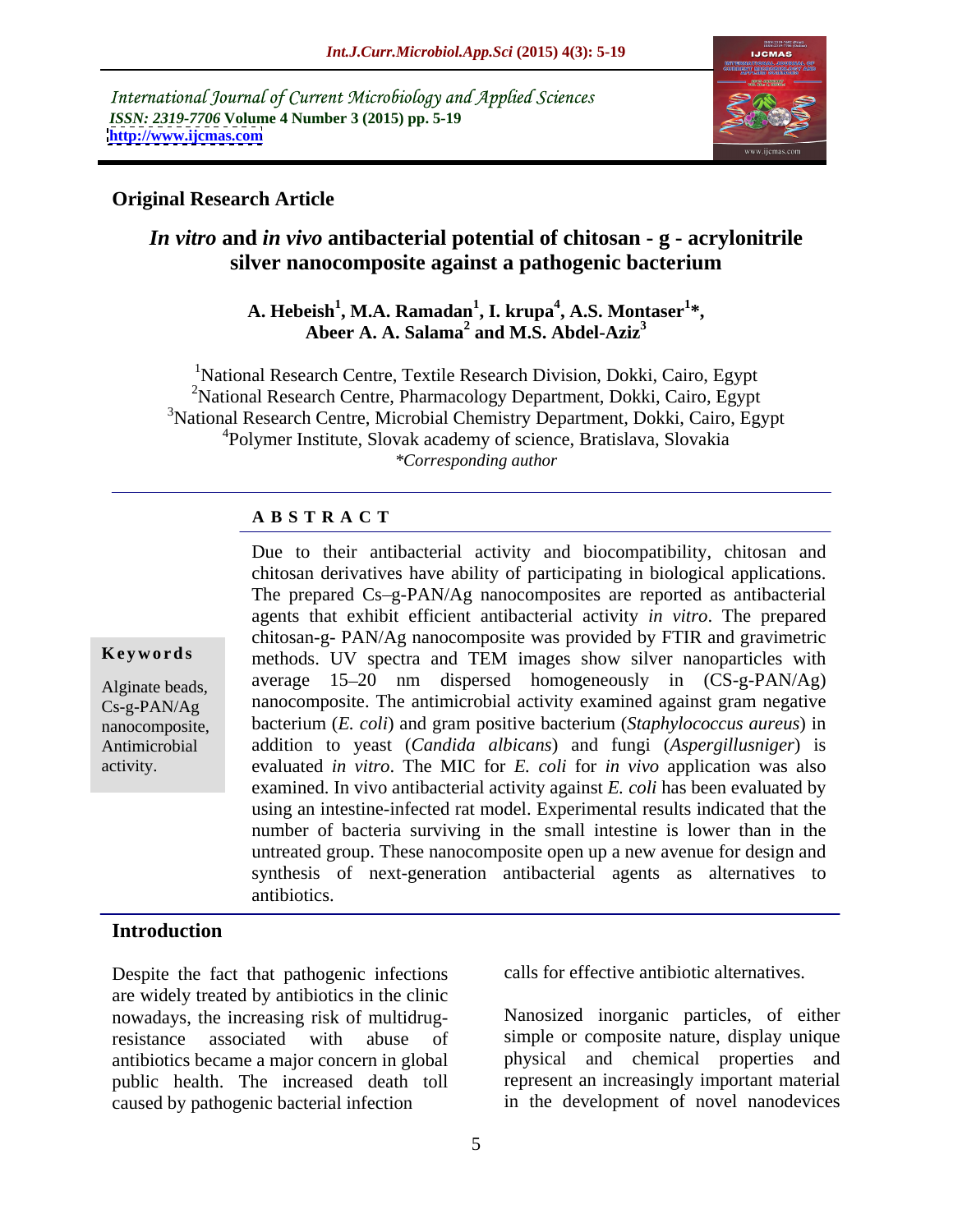which can be used in numerous physical, of acrylonitrile onto chitosan chain (Hebeish biological, biomedical, and pharmaceutical *et al.*, 2014). applications (Chan *et al.,* 2002; Alivisatos, 1996; Akinfieva *et al.,* 2013; Wu *et al.,* offer the possibility of generating new types

The antibacterial effects of silver **Materials and Methods** nanoparticles or Ag nanocomposite have been noticed since antiquity (Brigger *et al.,* 2002), and Ag is currently used to control bacterial growth in a variety of applications, Chitosan (deacetylation 90%, M.Wt; 35000) including dental work, catheters, and burn wassupplied by Aldrich Co, Ltd., Egypt, wounds (Akinfieva *et al.,* 2013; Wu *et al.,* acrylonitrile and potassium persulfate of 2003). In fact, it is well known that Ag ions analytical grade with purity of 98% were and Ag-based compounds are highly toxic to microorganisms, showing strong biocidal effects on as many as 12 species of bacteria were of analytical grade and used without including *E. coli* (Brigger *et al.*, 2002). further purification. *E. coli* bacterium

Nanosized inorganic particles, of either simple or composite nature, display unique Department, National Research Center, physical and chemical properties and Egypt. Chlorampheincol was obtained in represent an increasingly important material the form of powder from Cid Company, in the development of novel nanodevices Egypt. All the other solvents used in the which can be used in numerous physical, biological, biomedical, and pharmaceutical applications (Chan *et al.,* 2002; Alivisatos, 1996; Akinfieva *et al.,* 2013; Wu *et al.,* 2003; Brigger *et al.,* 2002; Forestier *et al.,* Wiser male rats, weighing ranged from 125- 1992; Sondi *et al.,* 2000; Siiman et al). A 150g were obtained from the animal house number of recent achievements offer the colony of the National Research Centre, possibility of generating new types of Dokki, Giza, Egypt. The animals were nanostructured materials with designed housed in standard metal cages in an air surface and structural properties (Mattoussi conditioned room at  $22 \pm 3^{\circ}$ C,  $55 \pm 5\%$ *et al.,* 2011; Joguet *et al.,* 2002; Sondi *et al.,* humidity and provided with standard 2000; Richards *et al.,* 2000; Klabunde *et al.,* laboratory diet and water and libitum.

Our previous study has shown that stable and highly concentrated aqueous dispersions size distribution can be simply prepared by reducing silver ions during grafting process

2003). A number of recent achievements this nanocomposite against *E. coli*. The of nano structured materials with designed *E. coli* inhibition and this work extends to surface and structural properties. overview its ability to apply onto animals. *et al.,* 2014). Here we investigate the biocidal action of ultimate goal was to study the MIC dose for

### **Materials**

analytical grade with purity of 98% were used as the monomer and initiator for grafting onto chitosan, all other chemicals further purification. (ATCC8739) and all other microbes were obtained from the Microbial Chemistry research were laboratory grade.

#### **Animals**

1996). Animal procedures were performed in of Cs-g-PAN/Ag nanocomposite of narrow of Health Guide for Care and Use of conditioned room at  $22 \pm 3$ °C,  $55 \pm 5$ % accordance with the Ethics Committee of the National Research Centre and followed the recommendations of the National Institutes Laboratory Animals.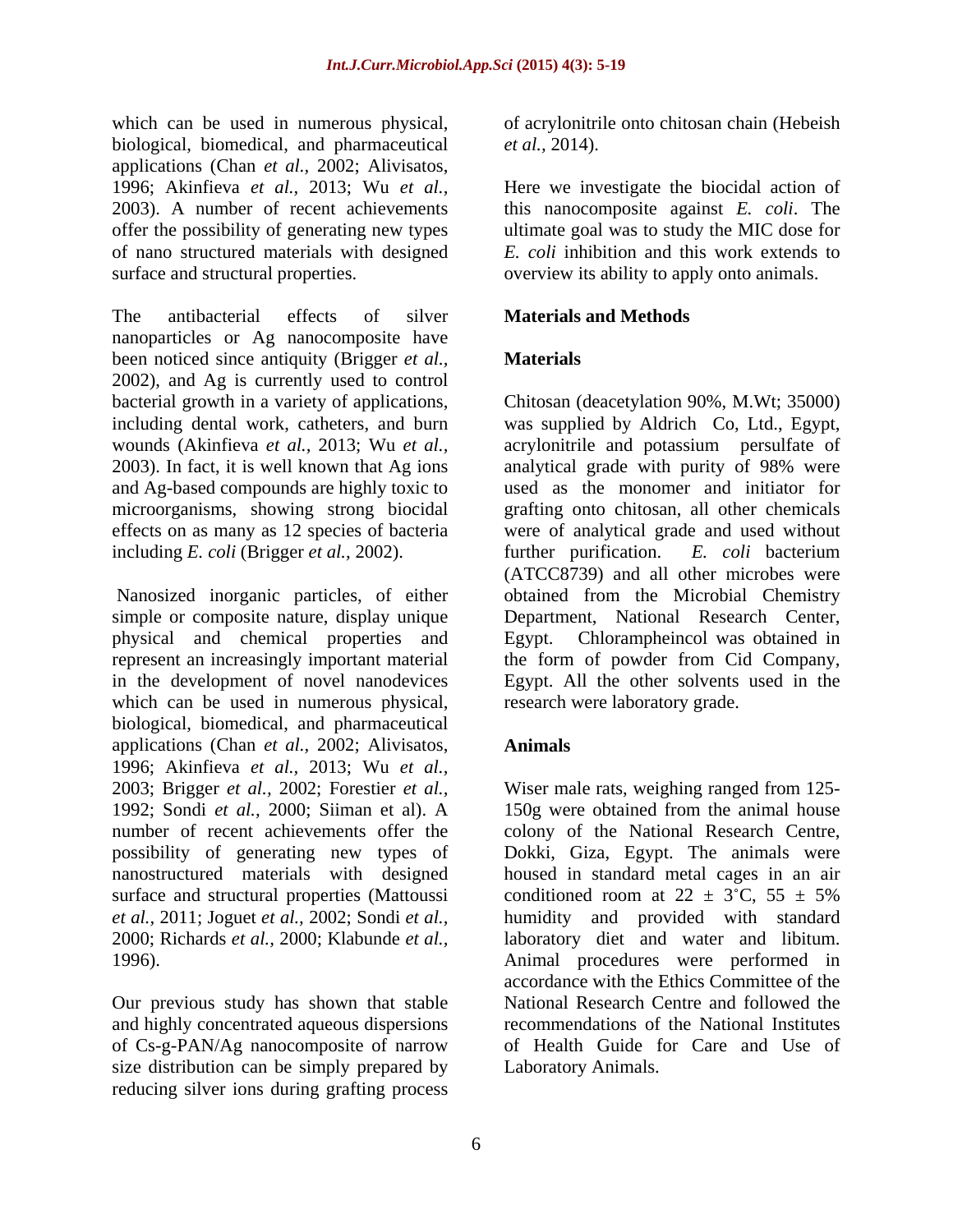#### **Materials and Methods**

| Synthesis of                          |  | chitosan (Cs)   | $\overline{\phantom{a}}$ |
|---------------------------------------|--|-----------------|--------------------------|
| polyacrylonitrile (PAN) – silver (Ag) |  |                 |                          |
| nanocomposite                         |  | $(Cs-g-PAN/Ag)$ |                          |
| nanocomposite)                        |  |                 |                          |

A 250 ml three necked round bottomed of potassium bromide (IR grade) and about flask, magnetic stirrer, thermometer, and 40 mg of the mixture was used to prepare a reflux condenser in a temperature-controlled oil bath, was used for carrying out the graft copolymerization reaction of acrylonitrile with chitosan. Firstly, a desired quantity of chitosan was dissolved in 1% acetic acid UV-vis spectral analysis was done by means aqueous solution. After the chitosan was of a 50 ANALYTIKA, JENA fully dissolved, temperature of the system was strictly controlled at the required temperature. Then potassium persulfate **Transmission Electron Microscope** powder (0.23 mg) was added into the solution. After 20 min. acrylonitrile was added drop wise (9.3 ml) to the reaction TEM was used to assess the potential impact vessel. of the modification on the elemental and

The reaction was conducted for 2 hr with PAN/Ag nanocomposite. The TEM analysis stirring continued for another 15 min at room temperature after one hour passed; one gram of silver nitrate salt added to the graft polymerization reaction medium after addition of acrylonitrile. Then the reaction The cup-plate agar diffusion method The obtained powder dried and subjected to and remove the homopolymer and finally

standard procedures as follows: h. Both bacterial and yeast test microbes

#### **FTIR Spectroscopy**

**Synthesis** of **chitosan (Cs)** – IR spectra were recorded in KBr discs on a **polyacrylonitrile (PAN) silver (Ag)**  spectrometer under dry air at room **nanocomposite)** temperature. Approximately 6 mg of Perkin Elmer Spectrum 2000 FTIR spectrometer under dry air at room resulted powder was blended with 200 mg pellet.

### **Ultra Violet-Visible (UV-vis) Spectra**

of a 50 ANALYTIKA, JENA Spectrophotometer from 200 to 500 nm.

### **Transmission Electron Microscope (TEM)**

structural properties of the synthesized Cs-g was done usingJEOL-JEM-1200 (Japan)

#### **Antimicrobial activity (cup method)**

product was precipitated out with double described by Srinivasan et al (2001) was volume of isopropanol, filtered, washed with adopted to assess the antibacterial activity of distilled water, to remove the unmodified the prepared Cs-g-PAN/Ag nanocomposite soluble low molecular weight chitosan [14]. Suspended in sterilized distilled water at a Soxhlet refluxing for 8–12 h using N, N-<br>standardized bacterial stock suspensions dimethyl formamide (DMF) to solubilize  $(10^8-10^9)$  colony forming units (CFU) per lyophilized. All the samples were absolutely sterile nutrient agar. Twenty ml of the dried before being subjected to inoculated nutrient agar was distributed into characterization. sterile petri-dishes. The agar was left to set **Characterization** diameter was cut using a sterile cork borer The product from each step was were filled with 0.1 ml of samples and were characterized and evaluated according to the allowed to diffuse at room temperature for 2 The cup-plate agar diffusion method concentration of 1mg/ml. One ml of ml was thoroughly mixed with 250 ml of and in each plate  $3-4$  cups, 10 mm in No.4 and the agar disks were removed. Cups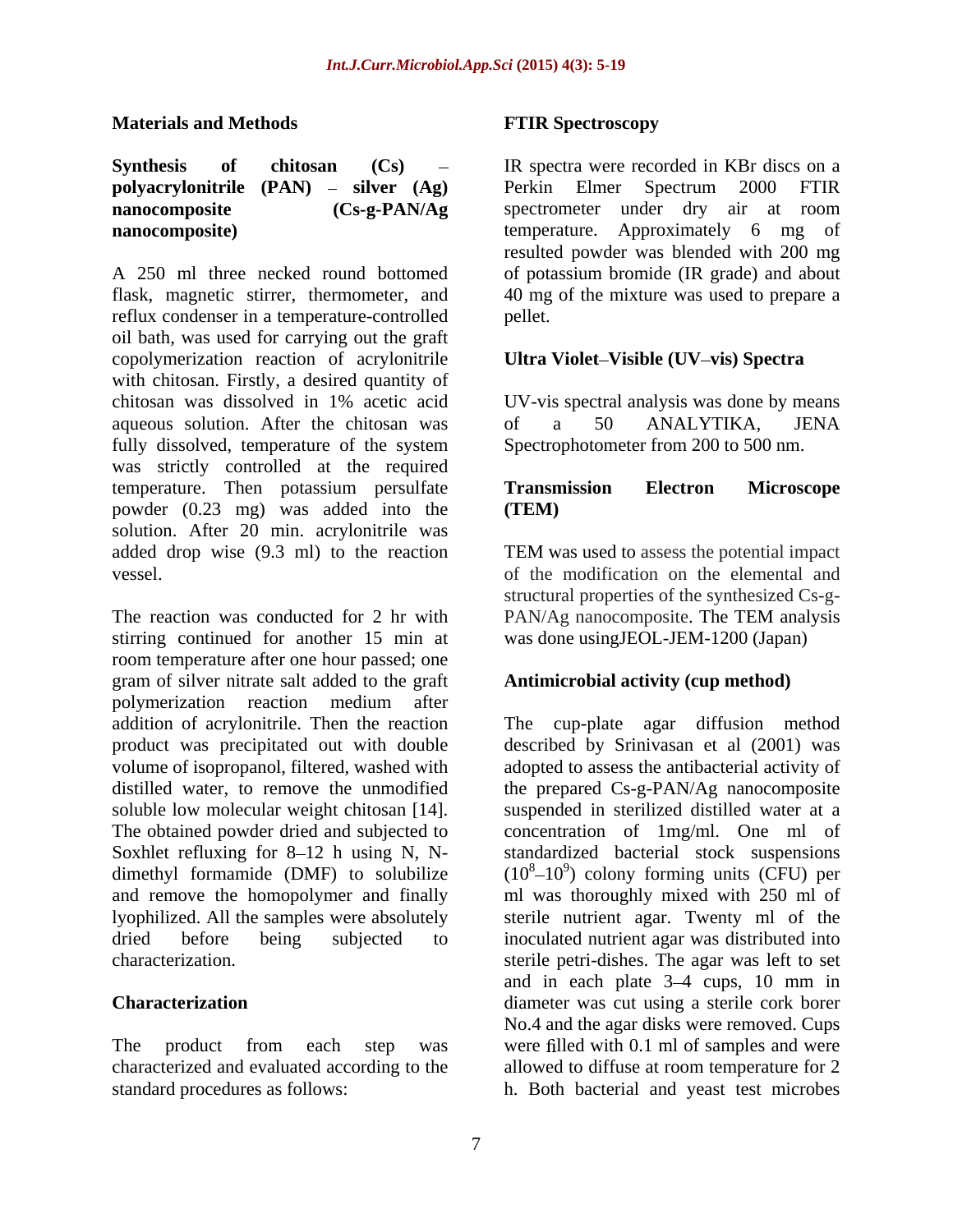medium (g/l): beef extract (3), peptone (10), and fur, respiratory, circulatory, autonomic, and agar (20). On the other hand, the fungal central nervous systems, somatomotor strain was grown on Czapek–Dox (DSMZ activity and behavior pattern has been 130) medium  $(g/l)$ : sucrose (30), NaNO<sub>3</sub> (3), recorded. Particular observation for tremors,  $MgSO_4$ .7H<sub>2</sub>O (0.5), KCl (0.5), FeSO<sub>4</sub>.7H<sub>2</sub>O convulsions, salivation, diarrhea, lethargy,  $(0.001)$ , K<sub>2</sub>HPO<sub>4</sub> (1) and agar (20). The plates were then incubated in the upright position at 37°C for 24 h for bacteria and yeast) and at30°C for 48h (for fungi). After

Cs-g-PAN/Ag nanocomposite with different incubated at 37°C for 24h on rotary shaker consecutive days after E. coli nutrient agar plates and the plates were incubated at 37<sup>o</sup>C for 24h. SBs without Cs- (5mL) containing 1% Triton X-100. tested by the same procedure for Cs-g- PAN/Ag nanocomposite.

### **Acute toxicity study**

Cs-g-PAN/Ag nanocomposite was orally in graded doses to rat up to  $2g/kg$  copolymer and  $Cs-g-PAN/Ag$ 

were grown on nutrient agar (DSMZ1) rats for 14 days, for any changes in the skin sleep, and coma were done.

### **Rat Infection Model**

incubation the diameter of the results and To evaluate the in vivo antibacterial effect growth inhibition zones were measured of Cs-g-PAN/Ag nanocomposite, the *E. coli* averaged and the mean values were infection model was built (Li and Wang, recorded. 2013). Rats were divided into five groups **MIC measurement by CFU process using** phosphate buffer saline and serves as normal **E. coli** control, the second group treated with single concentrations starting from 0.01 to 0.3gm chloramphenicol (22.5 mg/kg) according to in 100ml-Erelenmeyer flasks each are paget s formula (Paget and Barnes, 1964) containing 20ml nutrient broth. Then 10 µl and the fourth and the fifth groups treated *E. coli* cell suspensions in distilled water with two concentrations of Cs-g-PAN/Ag with a CFU value of about 6.5  $\times$  nanocomposite (50 and 100 mg/kg). Drugs 10<sup>6</sup>colonies/ml were added. The flasks were were introduced into animals by gavage, 3 (100rpm). After incubation a serial dilution administration. Over the course of infection, has been done for each sample (starting with the activity and body weight of animals  $10^{-1}$  to  $10^{-6}$ ). From each dilution, were recorded. After three days, all rat were 100microliters were surface inoculate sacrificed and the small intestines were g-PAN/Ag nanocomposite were used as a Aliquots of diluted homogenized intestinal control and its microbiological effect was tissueswere plated on agar, on which the (each of six). The first group received dose of 0.6 ml of *E. coli* with a CFU value of  $4.5 \times 10^7$ /ml, the third group treated with consecutive days after *E. coli* separated and homogenized in sterile PBS (5mL) containing 1% Triton X-100. grown colonies were counted for analysis.

### **Result and Discussion**

### **FTIR analysis**

dissolved in distilled water then given Figure 1 shows the FTIR spectra Cs-g-PAN (Ramirez *et al.,* 2000). The control group nanocomposite in comparison with original received the same volumes of distilled chitosan. Most of the presented peaks are water. The mortality percentage for extracts related to carbohydrate structure. The broad was recorded 24 hours later. Observation of and strong absorption peak at around 3429copolymer and Cs-g-PAN/Ag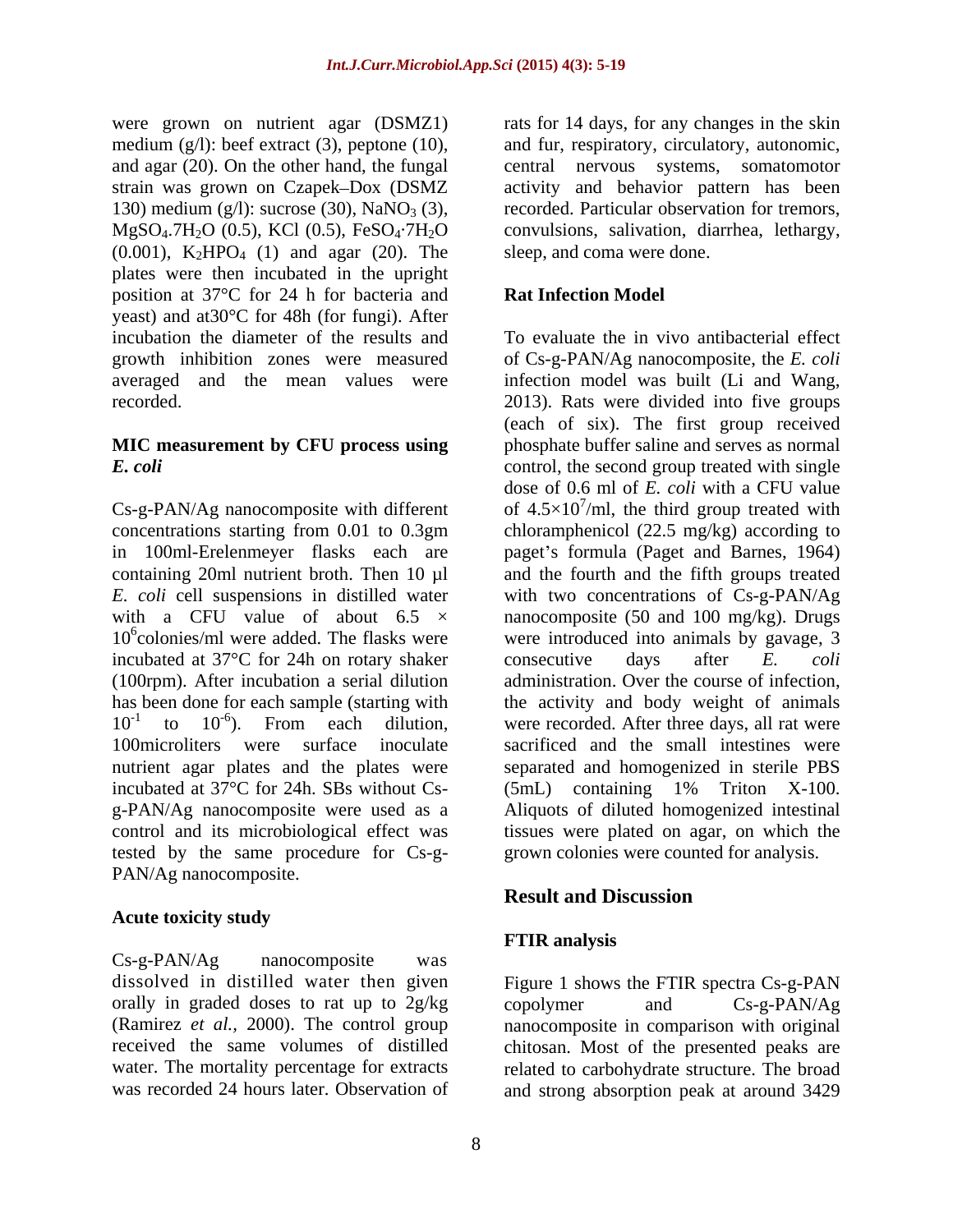cm<sup>-1</sup> (OH and NH stretching), peak at 2874 is appeared in the current histogram shown  $cm^{-1}$  (OH and NH stretching), peak at 2874  $cm^{-1}$  (CH stretching), the three peaks at  $cm<sup>-1</sup>$  (CH stretching), the three peaks at in Figure 2c. It is lying in the well – known range of 1000- 1157 cm<sup>-1</sup> (CO stretching) nanosize range  $(1-100nm)$  which permits were common in spectra due to the chitosan the composite in question to use in many backbone. The strong peaks at around 2242 cm<sup>-1</sup> appeared in spectra (b) and (c) were assigned to the stretching absorption of CN, which provide the successful graft copolymerization of chitosan and AN. And the obvious difference of beak intensity explained the antimicrobial activity of silver between (b) and (c) at around  $2242 \text{ cm}^{-1}$ indicated that there existed the zone experiment against all types of homopolymerization of AN (homo PAN) microorganism. Also as listed in Figure 4 during the graft copolymerization. In inhibition zone of  $(Cs-g-PAN)/Ag$ comparison to grafted loaded silver nanocomposite reaching 14 mm for nanoparticles there is no difference except *Pseudomonas aeruginosa* and 18 mm for more sharpness in some peaks. This implies *Staphylococcus aureus* and 20 mm for that, no chemical reaction occurs between Candida albicans and 18 mm for grafted polymer and silver nanoparticles. *Aspergillus niger* and there is no inhibition

The UV absorption spectra of silver antibacterial activity of the nanocomposite nanoparticles in the Cs-g-PAV/Ag towards different types of microorganisms nanocomposite are shown in Figure 2a. The absorption peak that sharply appears at 407 nm is characteristic to the surface Plasmon resonance absorption of Ag nanoparticles. Cs-g-PAN/Ag nanocmopsite on synthesized composite. It is known that of molecular processes within surface Plasmon resonance absorption of Ag aggregation, sharply and small size with Obviously Ag nanoparticles are being its antimicrobial activity through the embedded in Cs-g-PAN/Ag nanocomposite electrostatic attraction between the matrix, all particles exhibits semi spherical

medical application.

## **Antimicrobial activity (cup method)**

<sup>-1</sup> nanoparticles appears clearly at inhibition **Characterization of (Cs-g-PAN/Ag)**  (Cs-g-PAN), these results evident the **nanocomposite** effective role of silver nanoparticles during Results presented in Figure 3 and Table 1 inhibition zone of  $(Cs-g-PAN)/Ag$ nanocomposite reaching 14 mm for *Candida albicans* and 18 mm for for the grafted chitosan with acrylonitrile formation of nanocomposites in the follow the following mechanisms.

nm is characteristic to the surface Plasmon The mechanism of the inhibitory effects of It's confirms that silver nanoparticles are microorganisms is not completely clear, present in matrices of the currently however, AgNPs interact with a wide range nanoparticles is very sensitive to particle effects from inhibition of growth, loss of very little aggregation of silver nanoparticles shape, size and concentration of AgNPs and could be detected in the polymer matrix. the sensitivity of the microbial species to TEM micrographs shown in Figure 2b are silver. Several studies have reported that the pertaining to the prepared nanocomposite. positive charge on the Ag+ ion is crucial for morphology, the silver nanoparticles are microorganism and the positively charged visible as dark spots inside the Cs-g- nanoparticles. In contrast, Sondi and PAN/Ag nanocomposite with size Salopek-Sondi (2004) reported that the approximately between 15 and 20 nm. This antimicrobial activity of AgNPs on Gram-Cs-g-PAN/Ag nanocmopsite on of molecular processes within microorganisms resulting in a range of infectivity to cell death which depends on silver. Several studies have reported that the its antimicrobial activity through electrostatic attraction between the negatively charged cell membrane of the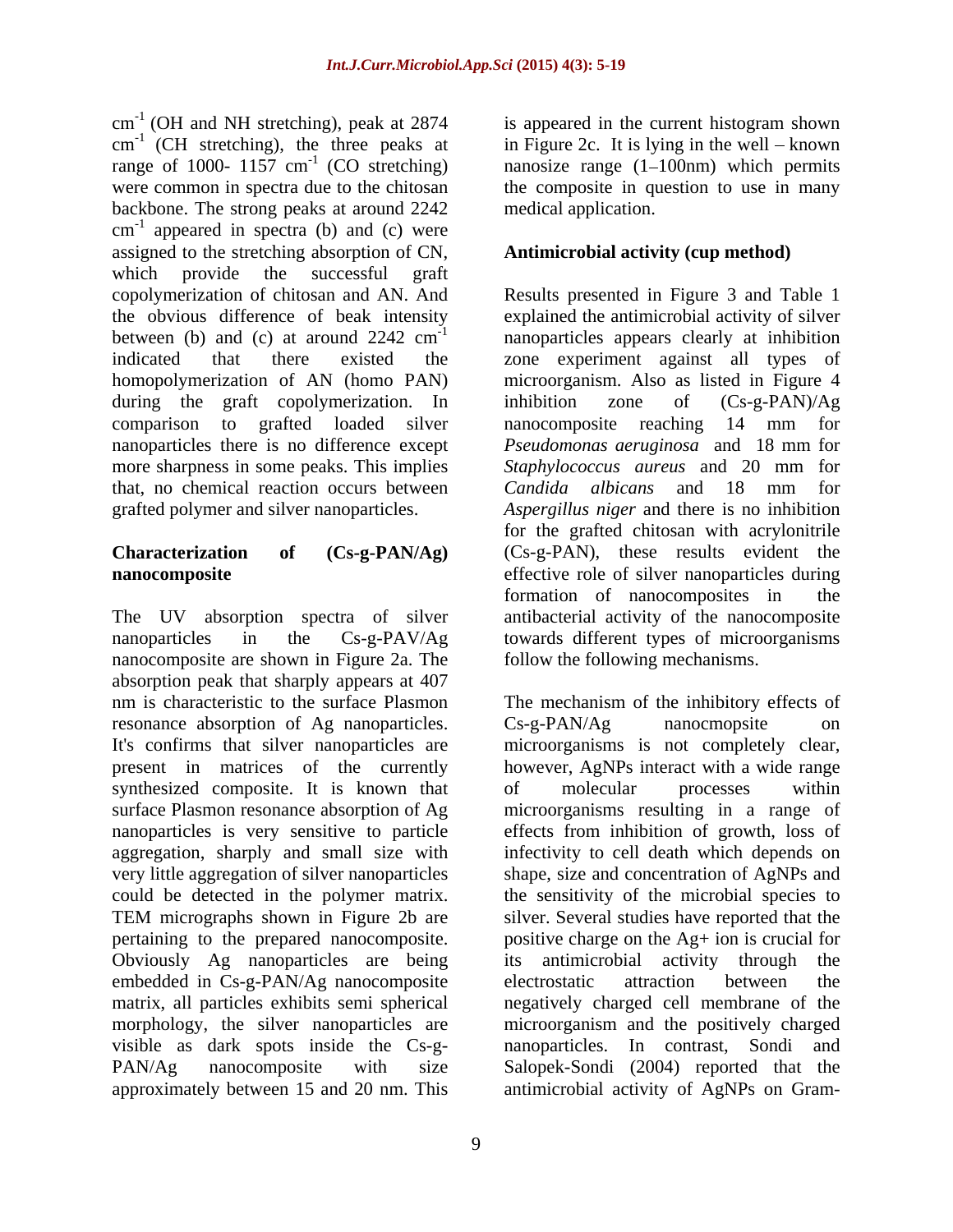negative bacteria depends on the of the normal flora of the gut, and can concentration of AgNPs and is closely associated with the formation of pits in the and preventing colonization of the intestine cell wall of bacteria; consequently, AgNPs accumulated in the bacterial membrane disturbing the membrane permeability, The antibacterial activity of Cs-g-PAN/Ag resulting in cell death. However, because nanocomposite was studied against E. coli, those studies included both positively as shown in the Figure 4. The growth of E. charged Ag+ ions and negatively charged *coli* and *S. aureus* was affected significantly AgNPs, this data is insufficient to explain by Cs-g-PAN/Ag nanocomposite compared the antimicrobial mechanism of positively to PAN and Cs-g-PAN copolymer. The charged silver nanoparticles. Amro *et al.* inhibitory zone around the PAN and Cs-g- (2000) suggested that metal depletion may PAN copolymer is limited and cannot be cause the formation of irregularly shaped observed. On the other hand, inhibitory zone pits in the outer membrane and change could be seen clearly around the Cs-gmembrane permeability, which is caused by PAN/Ag nanocomposite. The inhibitory the progressive release of lipopolysaccharide zone was around 16 nm in the case of *E. coli*  molecules and membrane proteins. Although and 15 mm in the case of S. *aureus*. The it is assumed that AgNPs are involved in some sort of binding mechanism, the silver nanoparticles and their antibacterial mechanism of the interaction between AgNPs and components of the outer membrane is still unclear. Recently, The proteomic data revealed that a short Danilczuk and co-workers (2006) reported exposure of *E. coli* cells to antibacterial that Ag-generated free radicals derived from concentrations of AgNPs resulted in an the surface of AgNPs were responsible for accumulation of envelope protein the antimicrobial activity. However, Lara precursors, indicative of the dissipation of and colleagues in another report, proposed another mechanism of bactericidal action proteomic findings, AgNPs were shown to based on the inhibition of cell wall destabilize the outer membrane, collapse the synthesis, protein synthesis mediated by the plasma membrane potential and deplete the 30s ribosomal subunit, and nucleic acid synthesis (Lara *et al.,* 2010).

# **Antibacterial activity against** *E. coli* **as**

*Escherichia coli* is a gram-negative nanomolar and micromolarlevels (Abdelbacterium of the genus *Escherichia* that is Mohsen *et al.*, 2013). commonly found in the lower intestine of warm-blooded organisms (endotherms). Therefore results in *E. coli* suggested silver<br>Most *E. coli* strains are harmless, but some nanoparticles may damage the structure of contamination. The harmless strains are part

benefit their hosts by producing vitamin K with pathogenic bacteria.

nanocomposite was studied against *E. coli*, as shown in the Figure 4. The growth of *E.*  and 15 mm in the case of S. *aureus*. The behavior can be attributed to the presence of activity.

accumulation of envelope protein proton motive force. Consistent with these levels of intracellular ATP.

**pathogenic bacterium however, the effective concentrations of** The mode of action of AgNPs was also found to be similar to that of  $Ag<sup>+</sup>$  ions; ions; silver nanoparticles and  $Ag<sup>+</sup>$  ions were at ions were at nanomolar and micromolarlevels (Abdel-

Most *E. coli* strains are harmless, but some nanoparticles may damage the structure of serotypes can cause serious food poisoning bacterial cell membrane and depress the in their hosts, and are occasionally activity of some membranous enzymes, responsible for product recalls due to food which cause *E. coli* bacteria to die Mohsen *et al.,* 2013). Therefore results in *E. coli* suggested silver eventually (Li *et al.,* 2010).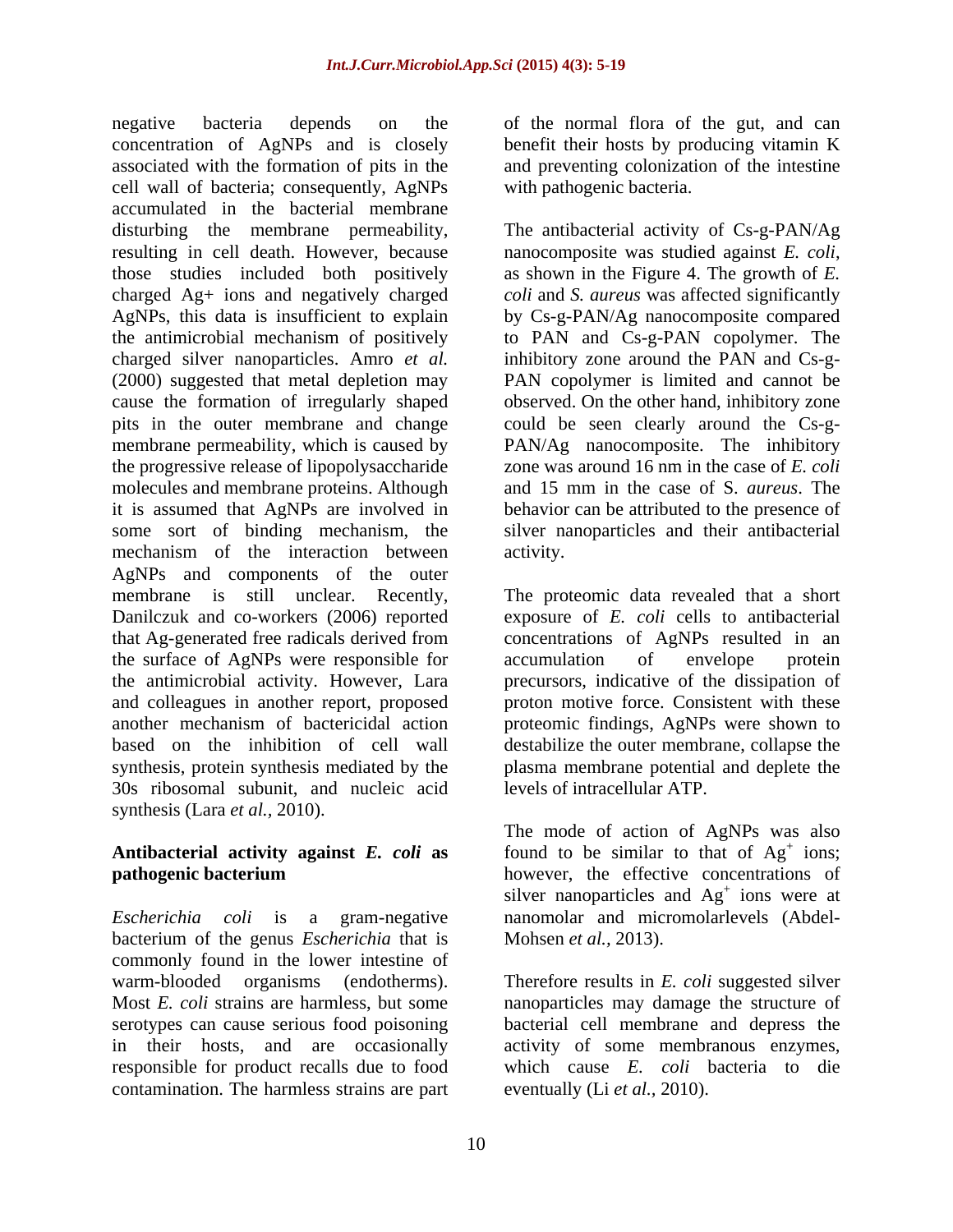# **Antibacterial activity by measuring the**

The results showed that the Cs-g-PAN/Ag nanocomposite were antimicrobial against *E. coli* at very low concentrations. *E. coli* strains tested (Table 2). These results were confirmed by plating the content of each **in rat** well on Cs-g-PAN/Ag nanocomposite, and there was no growth for any of the strains resultant from the MIC point. The control nanocomposite did not reveal any effect on

Figure 5 shows the CFU (Counting Forming Unit) of different concentrations of (Cs-g- PAN) nanocomposite samples in  $\frac{PAN/Ag}{P}$  (50 and 100 ing/kg) showed comparison to control (*Escherichia coli* culture). The concentrations from 0.05 to 0.3 gm /20 ml of the growth media showing in the incubated agar plates no growth of colonies with confirmed the absorbance results (table 2). With decreasing the in the small intestine were quantified on the concentration of Cs-g-PAN nanocomposite  $4^{Th}$  day. Data were expressed as mean  $\pm$  SE to 0.01 gm  $/$  20 ml of the growth media  $(n=6)$ . Statistical analysis was carried out by showing starting of the bacterial growth and colony forming. The inhibition reduced from 100% to 68%. These decrease in the test (LSD test) for multiple comparisons; a antibacterial activity attributed to the is significantly different from PBS control at decrease in the amount of the silver nanoparticles release from the Cs-g-PAN/Ag nanocomposite.

Results showed no percentage mortality after 24 hours and no changes in the skin and fur, respiratory, circulatory, autonomic, central nervous systems, somatomotor salivation, diarrhea, lethargy, sleep, and administration of Cs-g-PAN/Ag at graded doses up to a  $2g$ / kg (Fig. 7). As  $2g$ / kg is not lethal, regulatory agencies no longer

**absorbance and CFU** so the experimental doses used were  $1/20$ , require the determination of an LD50 value,  $1/40$  of Cs-g-PAN/Ag (50 and 100 mg/kg).

#### **Antibacterial effect of oral administration of Cs-g-PAN/Ag and chloramphenicol (22.5 mg/kg) on intestine** *E. coli* **survival in rat**

solution without  $Cs-g-PAN/Ag$  and  $J_{14}$  ppg  $A_{14}$  and  $I_{24}$ the tested bacteria. The contract of the tested bacteria. As shown in Figure 6, Oral administration of 0.6mL of *E. coli* elicited intestinal infection after 3 days of its administration as compared to PBS control. As shown in Figure 8, Chloramphenicol (22.5 mg/kg) oral administration showed significant inhibition of intestine *E. coli* survival by 67.44% also, oral administration Cs-g- PAN/Ag (50 and 100 mg/kg) showed significant inhibition of intestine *E. coli* survival by 46.25 and 97.33% respectively, as compared with *E. coli* group.

> Drugs were orally administered 3 days after *E. coli* administration. The surviving *E. coli* one-way analysis of variance test (ANOVA) followed by the Least Significant Difference p<0.05; b is significantly different from *E. coli* group at  $p<0.05$ .

Acute toxicity study number of colony of the *E. coli* intestine activity and behavior pattern. Particular *coli* and untreated with any antimicrobial observation for tremors, convulsions, agent showed the highest rate of the coma after 14 days of single oral the other hand, the rates administrated with Figure 8 confirming our previous data the survival for the PBS control nearly zero because there is not *E. coli* administrated while other infected rates get positive growth for the *E. coli* bacteria. *E. coli* control administered and with 600 µl of *E.*  bacterial growth nearly  $360 \times 10^6$  CFU, on  $6$  CFU, on the same dose 600 µl of *E. coli* and treated with antimicrobial agent showed significant decrease in colony forming unit.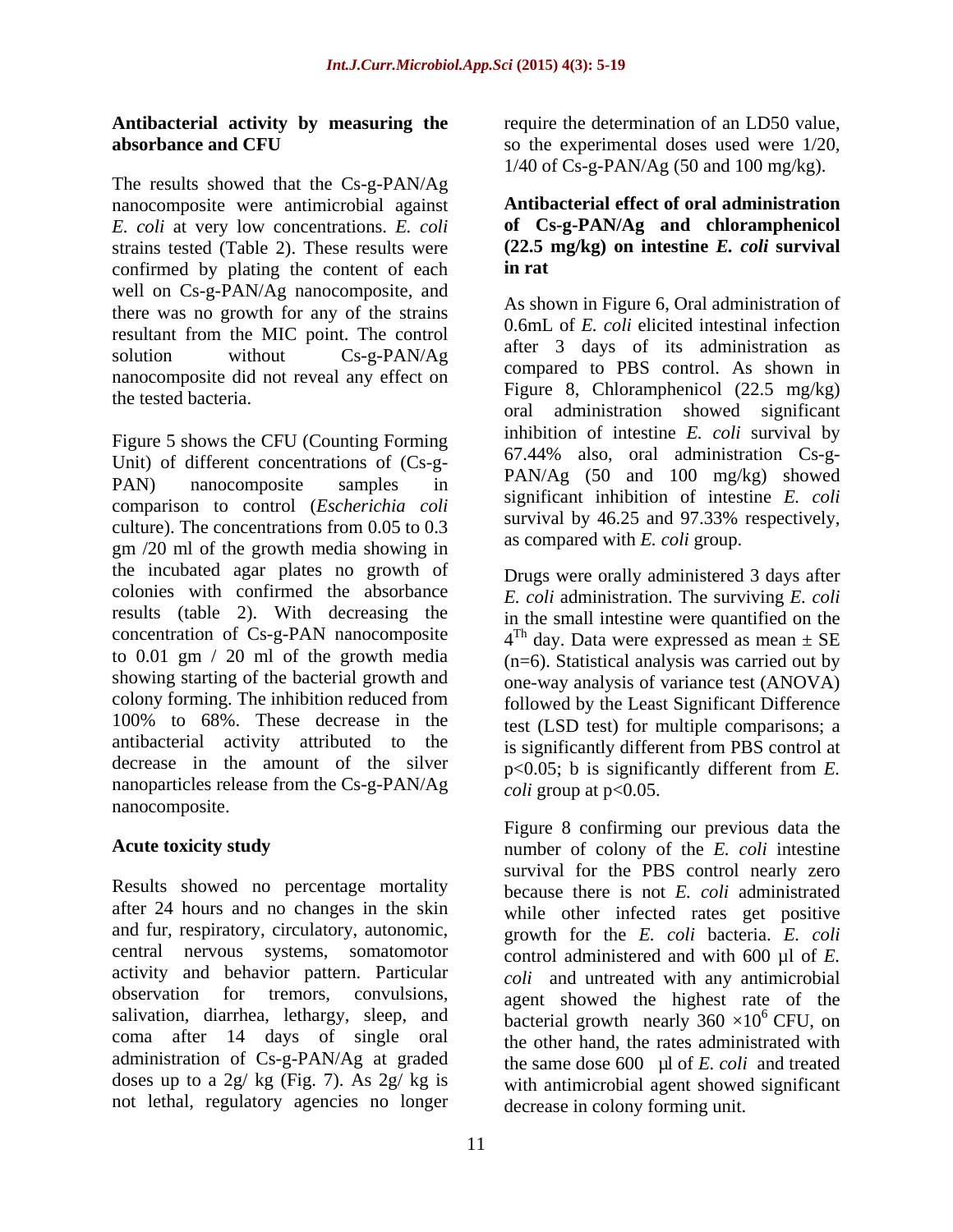| <b>Test microbe</b>       | Group         | <b>Inhibition zone</b><br>(mm) |
|---------------------------|---------------|--------------------------------|
| Pseudomonas<br>aeruginosa | Bacteria G-ve | 14                             |
| Staph. aureus             | Bacteria G+ve | 18                             |
| Candida albicans          | Yeast         | 20                             |
| Aspergillus niger         | Fungus        | 15                             |

**Table.1** Antimicrobial activity of (Cs-g-PAN/Ag) nanocomposite with concentration  $0.5$  gm  $/1$  ml

| $\mathbf{1} \cdot \mathbf{2}$<br>Table.<br>. samples :<br>, difter<br>centrations of (C<br>etibacteriai<br>tivit<br>osite<br>anocompos<br>. conce<br>$\sim$ -0-PAN<br>ı n<br>oumpic |  |
|-------------------------------------------------------------------------------------------------------------------------------------------------------------------------------------|--|
| 'scherichia (<br>culture)<br>comparison to contro<br>100k<br>$\cdots$<br>$. \overline{.} \overline{.}$<br>ື<br>.                                                                    |  |

|       | Absorbance Number of CFU $(10^6$ /ml) Reduction % |      |
|-------|---------------------------------------------------|------|
|       |                                                   |      |
| 0.67  |                                                   |      |
| 0.313 |                                                   | 100% |
| 0.021 |                                                   |      |
|       |                                                   |      |
|       |                                                   |      |

Figure.1 FTIR: A) chitosan, B) chitosan -g- PAN copolymer C) Cs-g-PAN/Ag nanocomposite

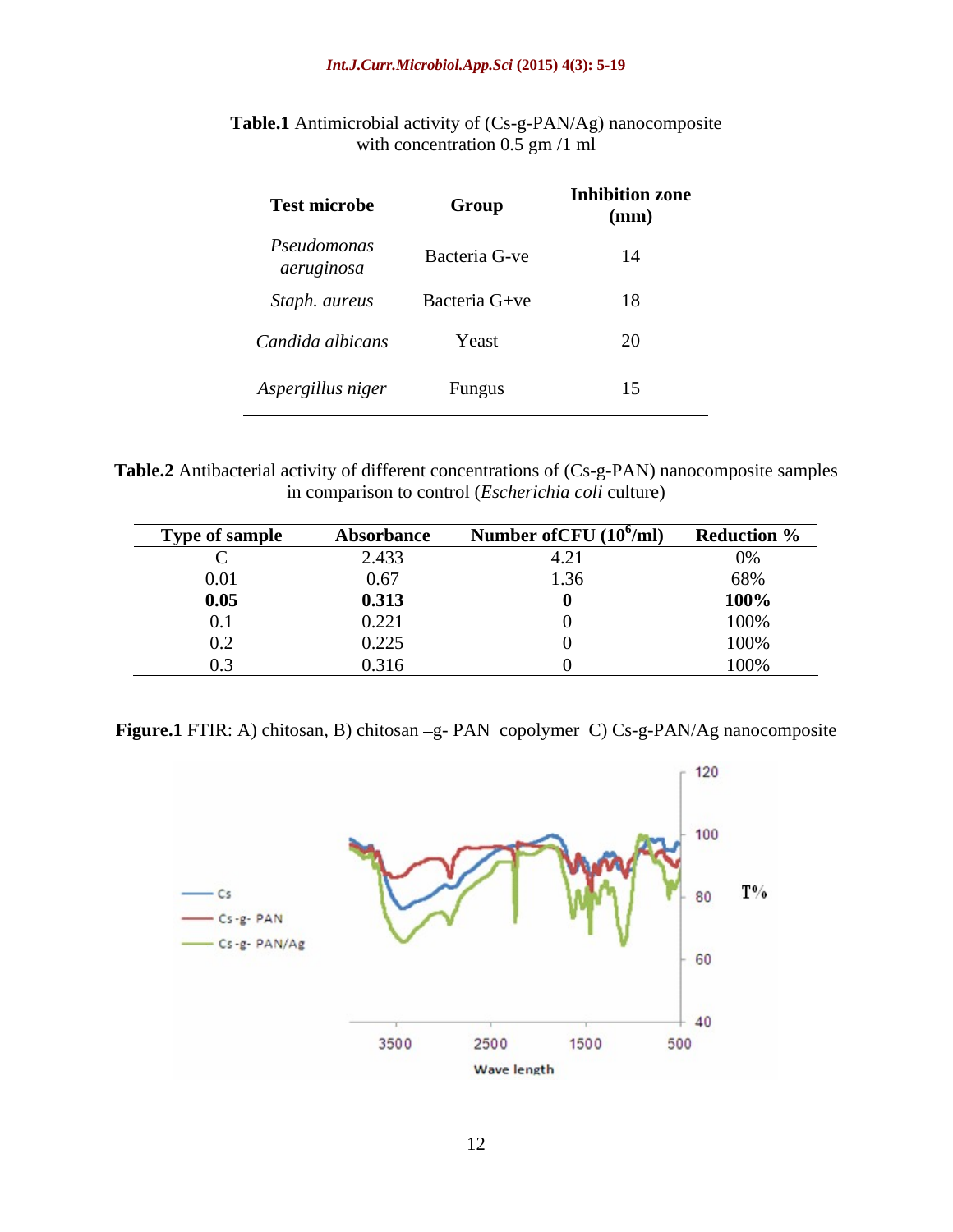



**Figure.3** The antibacterial activity of Cs-g-PAN and Cs-g-PAN/Ag nanocomposite against a) *Staphylococcus aureus* (G+ve bacteria), b) (G-ve bacteria), c) *Candida albicans* (yeast) and d) *Aspergillus niger* (fungi)

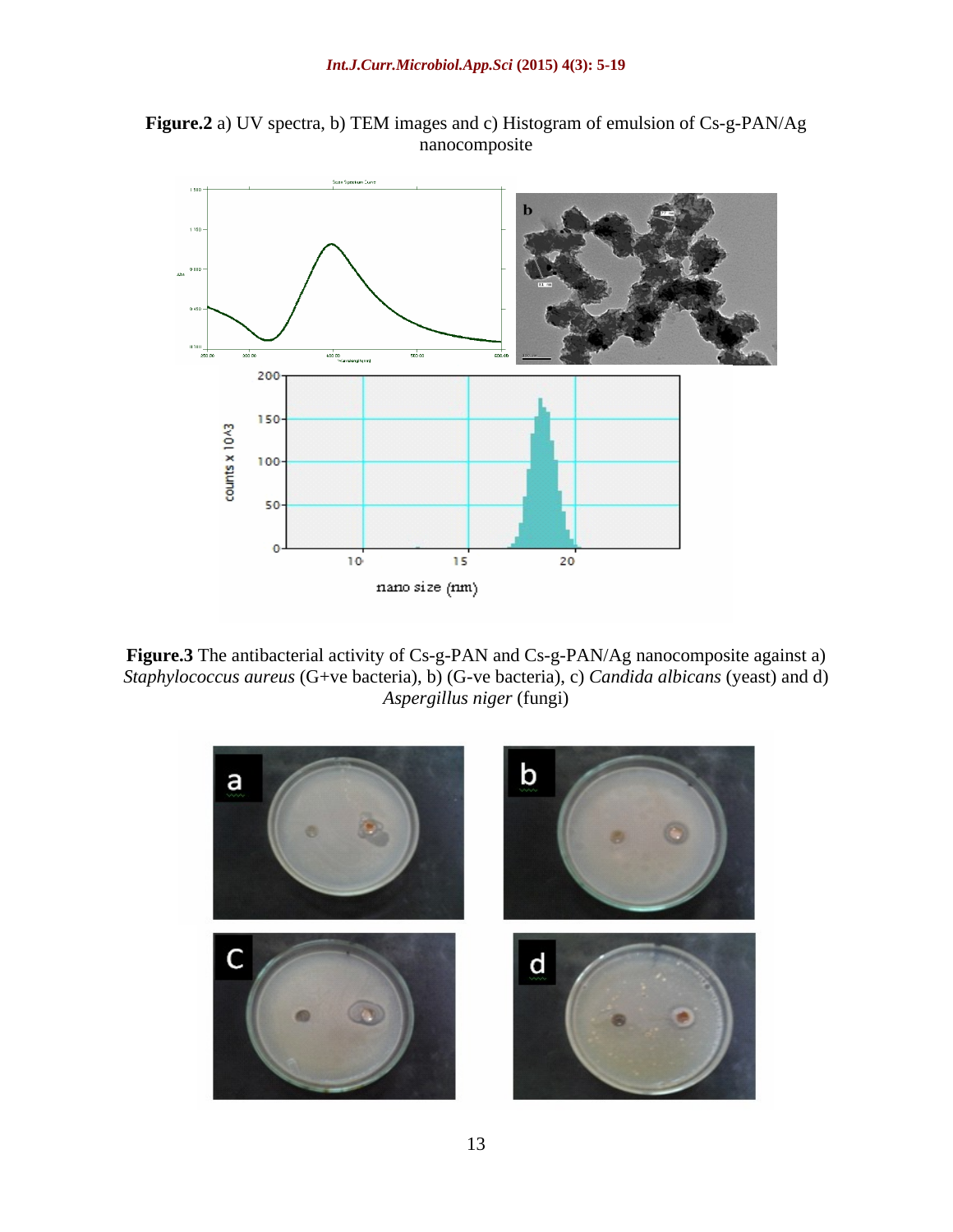**Figure.4** The antibacterial activity of PAN, Cs-g-PAN copolymer and Cs-g-PAN/Ag nanocomposite against *E. coli*



**Figure.5** CFU (Counting Forming Unit) of different concentrations of (Cs-g-PAN)/Ag nanocomposite samples in comparison to control (*Escherichia coli* culture). Where; a = control,  $b= 0.3$ ,  $c= 0.2$ ,  $d = 0.1$ ,  $e = 0.05$ ,  $f= 0.01$  (gm /20 ml)

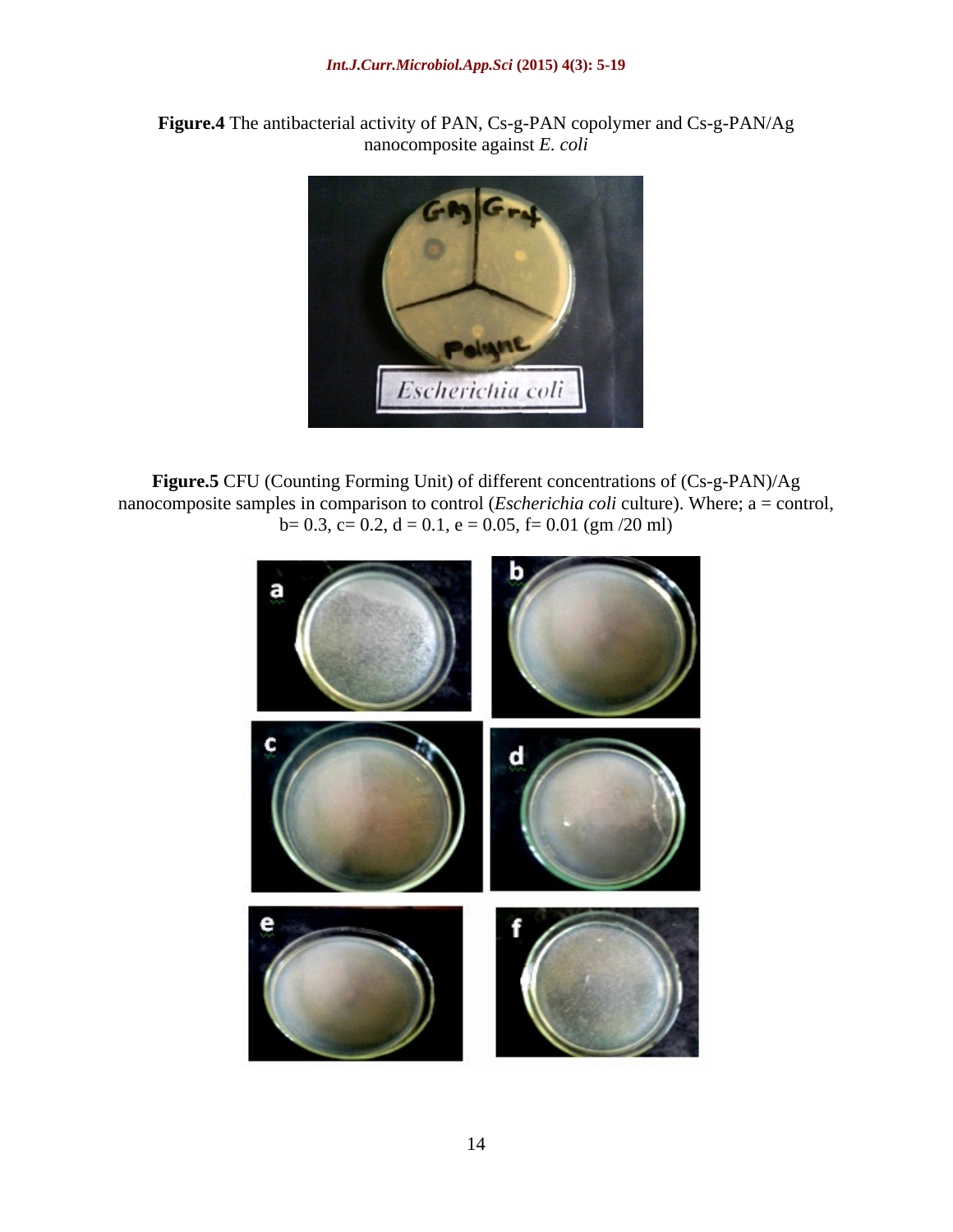**Figure.6** Illustration of the treatment schedule for antibacterial activity evaluation in vivo. b) Whole intestines of the mice infected with *E. coli* and orally dosed by gavage with PBS, Cs-g-PAN/Ag nanocomposite, and chloramphenicol (22.5 mg/kg) twice a day for three days.





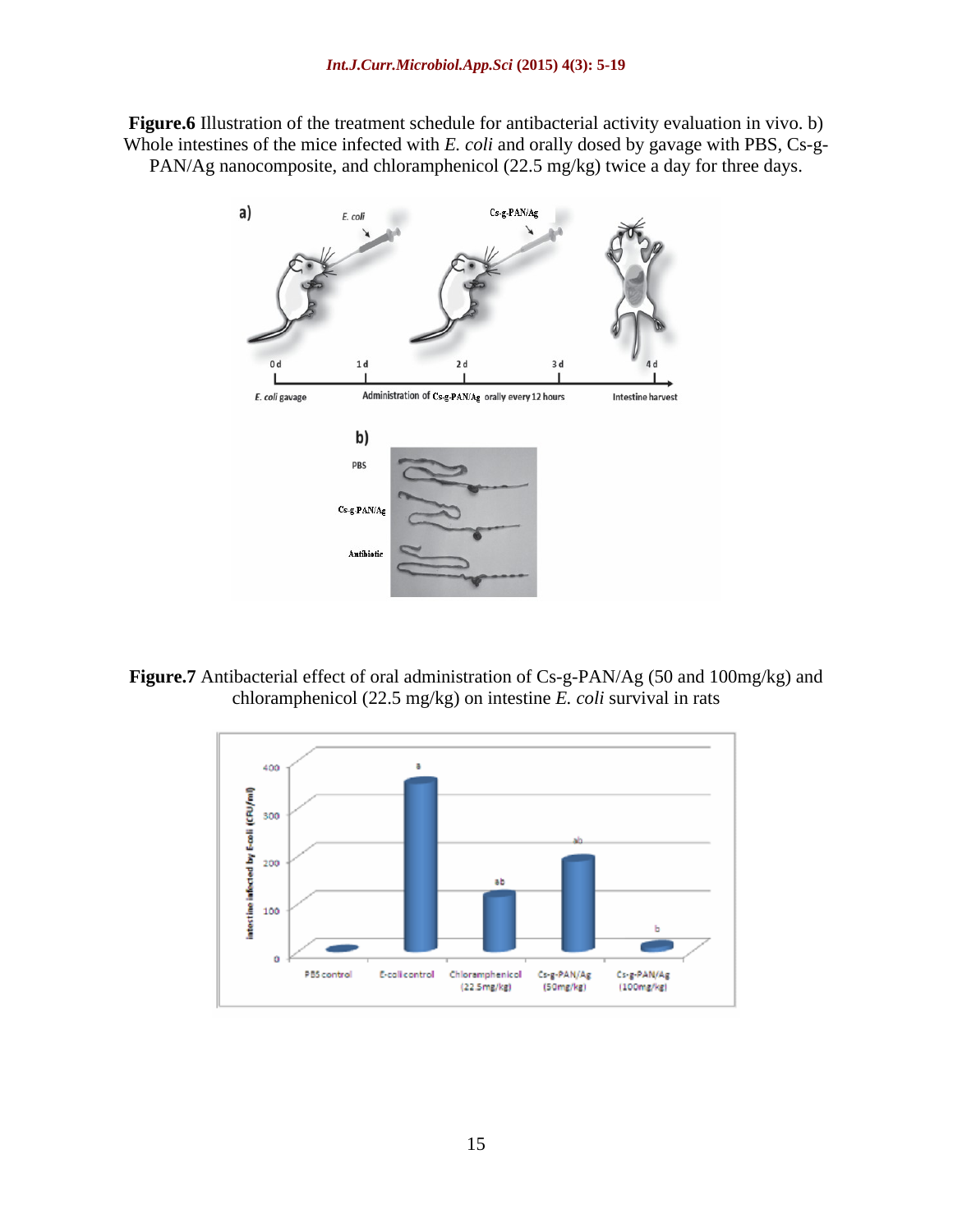**Figure.8** CFU (Counting Forming Unit) of a) infected rate; b) PBS; c) 50 mg Cs-g-PAN/Ag nanocomposite; d) 100 mg Cs-g-PAN/Ag nanocomposite; e) Chlorampheincol 22.5 mg /Kg



nanocomposite showed  $160\times10^{6}$  CFU with nanocomposite showed  $2\times10^6$  CFU with Particularly notable are that silver reduction percent 98%. This correlation inhibition percent and the concentration of previous research (Hebeish et al., 2014), silver nanoparticles loaded on the integrates nanotechnology and bacteriology,

The biological action of Cs-g-PAN/Ag

For rates treated with chlorampheincol (7.5 and nanocomposite against E. coli was mg/Kg) decreased to reach  $98 \times 10^6$  CFU investigated. MIC dose for *E. coli* inhibition with inhibition 67.44%. It is noteworthy that and its ability to application onto animal the other samples based on Cs-g-PAN/Ag were also studied. Other studies include nanocomposite showed reduction in the antibacterial activity *in vitro* where the bacterial growth connected with the nanocomposite in question was submitted to concentration of administrated doses. The cup zone test, antibacterial activity against low dose 50 mg Cs-g-PAN/Ag *E. coli* as pathogenic bacteria and, <sup>6</sup> CFU with determination of antibacterial activity by reduction percent reached 46.25% while the measuring the absorbance and CFU. Acute high dose 100 mg Cs-g-PAN/Ag toxicity study was additionally undertaken. <sup>6</sup> CFU with Particularly notable are that silver showed the highly contact between the activity against *E. coli.* This work, following nanocomposite. leading to possible advances in the nanocomposite against *E. coli* was *E. coli* as pathogenic bacteria and, measuring the absorbance and CFU. Acute Particularly notable are that silver nanoparticles have excellent antibacterial previous research (Hebeish *et al.,* 2014), integrates nanotechnology and bacteriology, formulation of new types of bactericides. However, future studies on the biocidal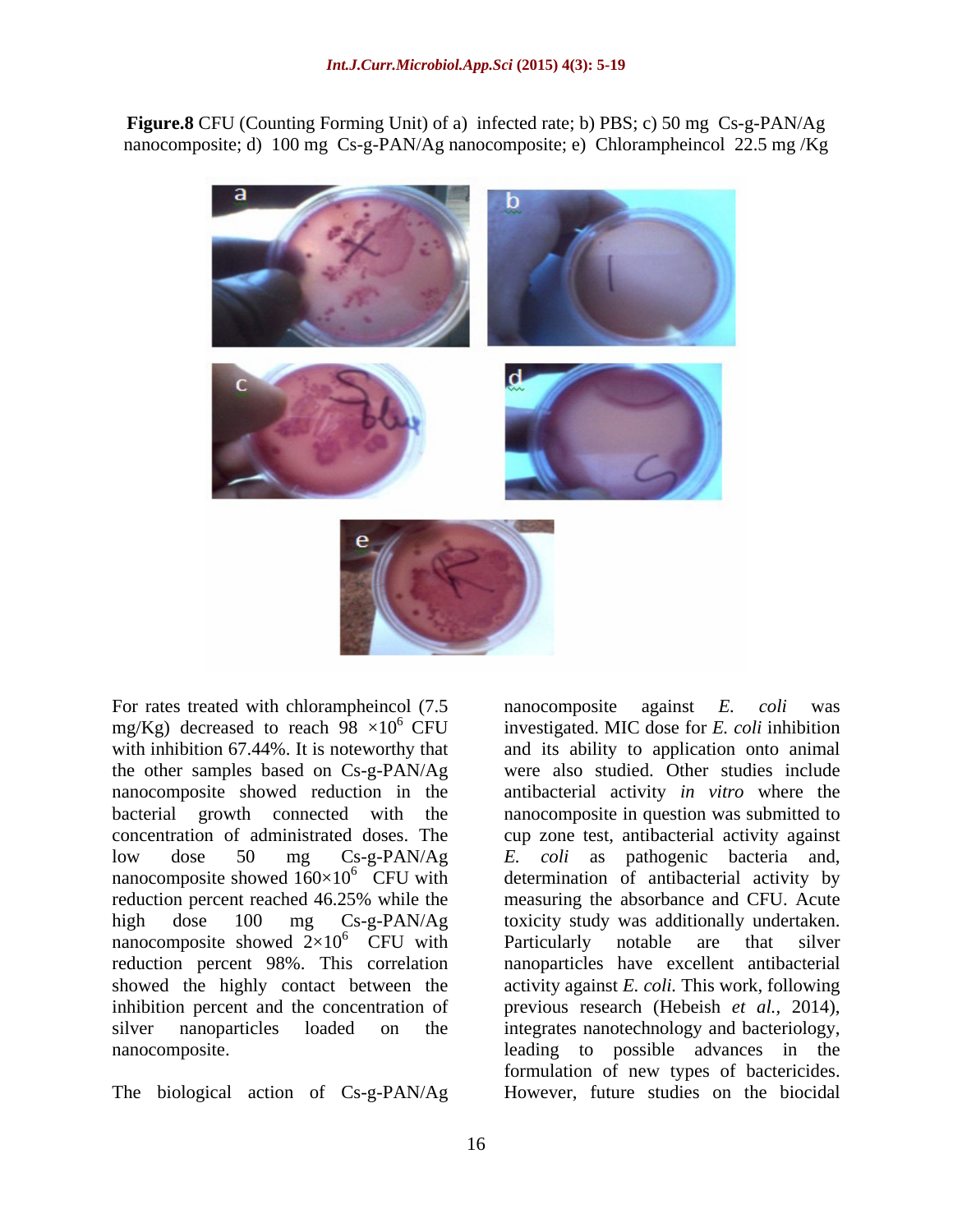influence of this nonmaterial on other Gram C. 1992. Effect of nanoparticle-bound positive and Gram-negative bacteria are necessary in order to fully evaluate its possible use as a new bactericidal material. macrophages. J. Antimicrob.

- Abdel-Mohsen, A.M., Hrdina, R., Burgert, and cell viability of hyaluronan fiber
- Akinfieva, O., Nabiev, I., Sukhanova, A.
- 
- 2000. High-resolution atomic force *coli* outer membrane: structural basis
- Brigger, I., Dubernet, C., Couvreur, P. 2002. Nanoparticles in cancer therapy and
- Chan, W.C., Maxwell, D.J., Gao, X., Bailey, R.E., Han, M., Nie, S. 2002.
- Danilczuk, M., Lund, A., Sadlo, J., Yamada, coli. Appl. Microbiol. Biotechnol., H., Michalik, J. 2006. Conduction
- Forestier, F., Gerrier, P., Chaumard, C.,

ampicillin on the survival of listeria monocytogenes in mouse peritoneal macrophages. *J. Antimicrob. Chemother.,* 30: 173–9.

- **References** Hebeish, A., Ramadan, M.A., Montaser, L., Abdel-Rahman, R.M., Hašová, M., activity of chitosan-G-poly Šmejkalová, D., Kolář, M., Pekar, M., acrylonitrile/silver nanocomposite', Aly, A.S. 2013. Antibacterial activity *Int. J. Biol Macromol.,* 68(10): 178 ec and this controllerial on the Grama controllering in order to fully evaluate in the survey in order to fully evaluate is moreovery as a moreovery in order to fully example, the set of the set of the set of nanoparticle A.S., Farag, A.M. 2014. Preparation, characterization and antibacterial activity of chitosan-G-poly acrylonitrile/silver 84.
	- with silver nanoparticles. *Carbohydr*. Joguet, L., Sondi, I., Matijevi´c, E. 2002. *Polymers,* 92: 1177–87. **Preparation** of nanosized drug 2013. New directions in quantum dot-<br>cores: naproxen and ketoprofen on based cytometry detection of cancer alumina. J. Colloid Interface Sci., serum markers and tumor cells. *Crit.* 251: 284–287. Preparation of nanosized drug particles by the coating of inorganic cores: naproxen and ketoprofen on alumina. *J. Colloid Interface Sci.,* 251: 284 287.
- *Rev. Oncol/Hematol.,* 86: 1–14. Klabunde, K.J., Stark, J., Koper, O., Mohs, Alivisatos, A.P. 1996. Semiconductor C., Park, D., Decker, S., Jiang, Y., clusters*,* nanocrystals, and quantum dots. *Science*, 271(5251): 933–937. Nanocrystals as stoichiometric Amro, N.A., Kotra, L.P., Mesthrige, K.W., Bulychev, A., Mobashery, S., Liu, G. chemistry. *J. Phys. Chem.,* 100(12): Lagadic, I., Zhang, D. 1996. Nanocrystals as stoichiometric reagents with unique surface 142.
	- microscopy studies of the *Escherichia*  Lara, H., Ayala-Núñez, N., IxtepanTurrent, for permeability. *Langmuir*, 16(6): Bactericidal effect of silver<br>2789–2796. **2789–2796**. **2789–2796**. L., Rodríguez Padilla, C. 2010. Bactericidal effect of silver nanoparticles against multidrugresistant bacteria. *World J. Microbiol. Biotechnol.*, 26(4): 615–621.
	- diagnosis. *Adv. Drug Deliv. Rev.,* 54: Li, L.L., Wang, H. 2013. Enzyme-coated 631 51. mesoporous silica nanoparticles as efficient antibacterial agents in vivo. *Adv. Health Mater.*, 2(10): 1351–60.
	- Luminescent quantum dots for Li, W.R., Xie, X.B., Shi, Q.S., Zeng, H.Y., multiplexed biological detection and Ou-Yang, Y.S., Chen, Y.B. 2010. imaging. *Curr. Opin. Biotechnol.*, 13: Antibacterial activity and mechanism 40 6*.* of silver nanoparticles on *Escherichia*  Antibacterial activity and mechanism *coli. Appl. Microbiol. Biotechnol.,*<br>85(4): 1115–22.
	- electron spin resonance of small silver Mattoussi, H., Mauro, J.M., Goldman, E.R., particles. *Spectrochim Acta A Mol Biomol Spectrosc.*, 63(1): 189–91. Mikulec, F.V., Bawendi, M.G. 2000.<br>tier, F., Gerrier, P., Chaumard, C., Self-assembly of Cdse-Zns quantum Anderson, G.P., Sundar, V.C., Mikulec, F.V., Bawendi, M.G. 2000. Self-assembly of Cdse-Zns quantum dot bioconjugates using an engineered